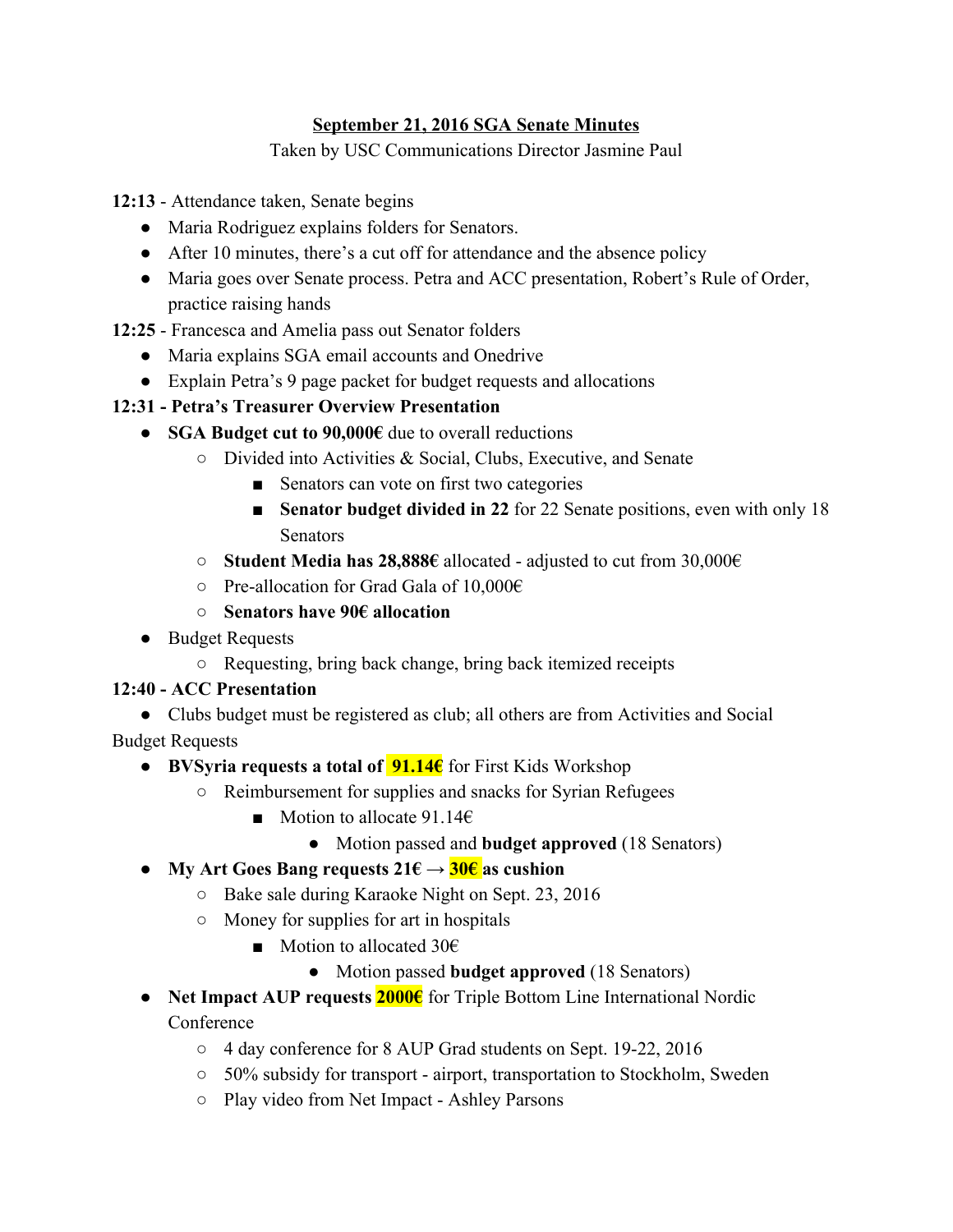- Plan welcome back "cocktail" to showcase their work
- Do we have any system to ensure that they do the welcome back event?
	- Contractual agreement
- How many similar budget requests come to us per year?
	- 2 times for MUN/Debate; 2 single students for travel
- Is the department funding any of this?
	- Right now, they aren't. They're waiting to see how it goes. The way they're contributing is through support with Professor attending.
	- Business program just restructured, flagship year for them
- How many people in program?
	- Unsure, 8 on trip
- What is the breakdown of budget for the trip?
	- Food, transportation
- Motion to allocate 2000€
- Motion to debate 4 trips per year; worked there to attend for free; do something more than cocktail
	- Motion passed and **budget approved** (18 Senators)
- **Amelia Harvey requests 290€** for Karaoke Night
	- Continuation from last year's event
	- Friday, Sept. 23, 2016 18:3021:00
		- Motion to allocate 290€
			- Motion passed and **budget approved** (18 Senators)
- **AMP requests 389€** reimbursement for acoustic guitar
	- Guitar 379€ and 10€ case; 3 year guarantee
	- When will the music room be open? How are sure the guitar is cared for? Who will have access to use guitar?
		- Motion to allocate 389€
		- Motion to debate
			- Set bad precedent for students to buy things then ask Senate for reimbursement
				- It was impossible for them to wait for Senate. We do and will discourage reimbursements.
			- What other equipment do they need?
				- Mic stands, amps, electric guitars if there's student interest
		- Motion passed and **budget approved** (18 Senators)
- **Request reimbursement 265.26€** for Clubs Night / Speech Night
	- Reimbursement for food and drinks
		- Motion to allocate  $265.26€$ 
			- Motion passed and **budget approved** (18 Senators)